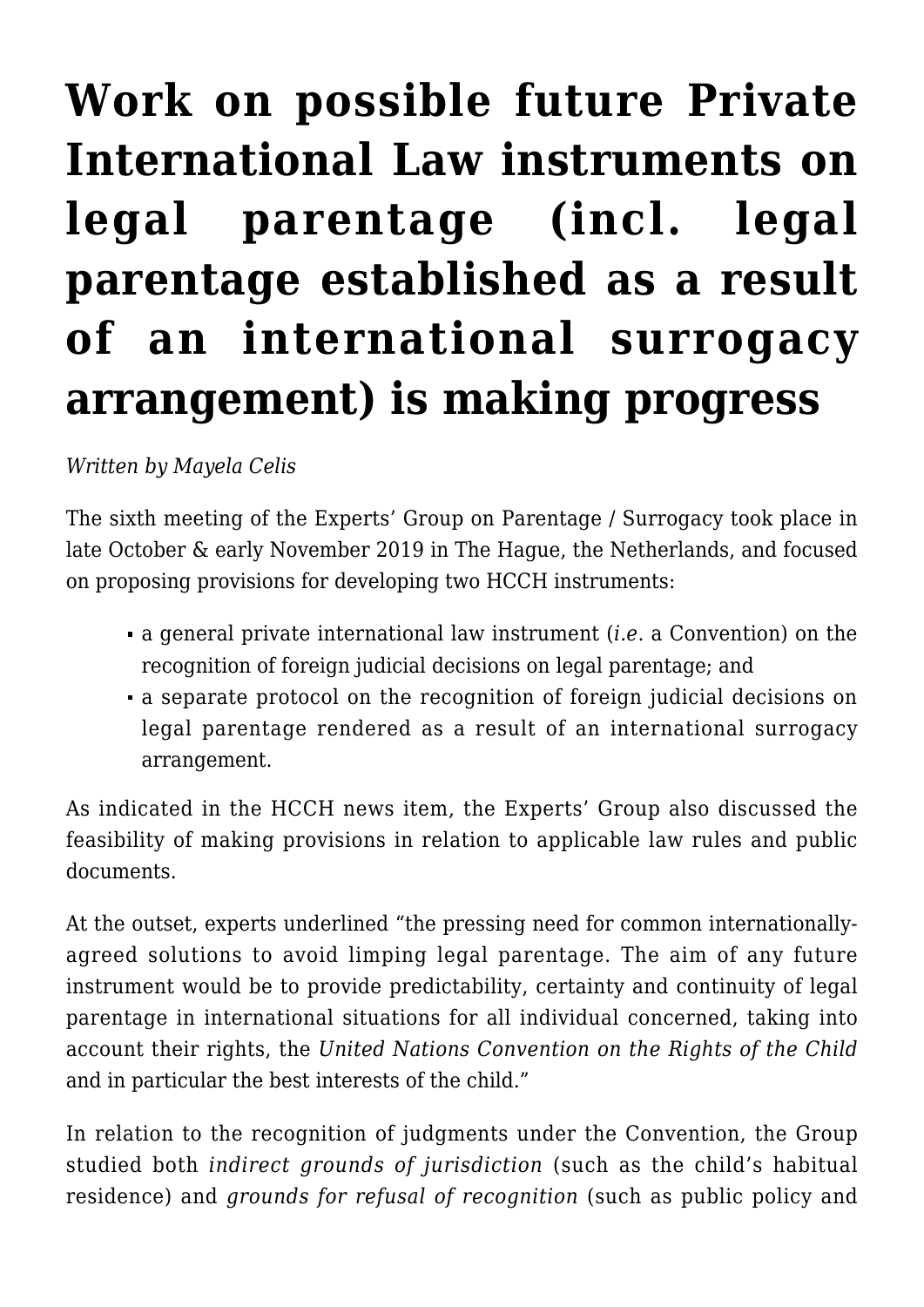providing the child with an opportunity to be heard, which seems to me of paramount importance). Due to the fact that in the majority of cases legal parentage is not established by a judgment, other *Private International Law techniques* such as applicable law were also studied. In addition, the presumption of validity of legal parentage recorded in a public instrument issued by a designated competent authority was also considered by the experts. A comprehensive PIL instrument was also discussed.

Furthermore, to facilitate the recognition by operation of law of foreign judgments on legal parentage in international surrogacy arrangements, the Group considered possible criteria (*i.e.* minimum standards or safeguards to protect the rights and welfare of the parties involved, in particular the best interests of the child) that would need to be met. The Group also "discussed the possibility of certification (for example, by way of a model form) to verify that conditions under the Protocol have been met."

Given the controversial nature of international surrogacy arrangements, the Group stressed that *any future protocol on this issue should not be understood as supporting or opposing surrogacy*. The question of course remains whether States would be willing to join such an instrument and whether the international act of consenting to be bound by such an instrument on the international plane would signal a positive or negative approach to surrogacy arrangements by a specific State (and possibly result in a potential imbalance between national and international surrogacy arrangements *i.e.* the former being refused effect and the latter being recognised). The issue of domestic surrogacy arrangements still needs to be explored further by the Group (see para No 26 of the Report).

Moreover, an important feature of the work is the future relationship between the two draft instruments. In this regard, the Group noted that "In principle, the Group favoured an approach whereby States could choose to become a party to both instruments or only one of them. Some Experts proposed that consideration be given to possible mechanisms to serve as a bridge between the two instruments. Experts agreed that, at this time, the Group should continue its work by considering the draft instruments in parallel."

The proposal is that the Group continues its work on these issues and that it reports to the governance body of the Hague Conference (HCCH) in **March 2022** so that this body can make a final decision on whether to proceed with this